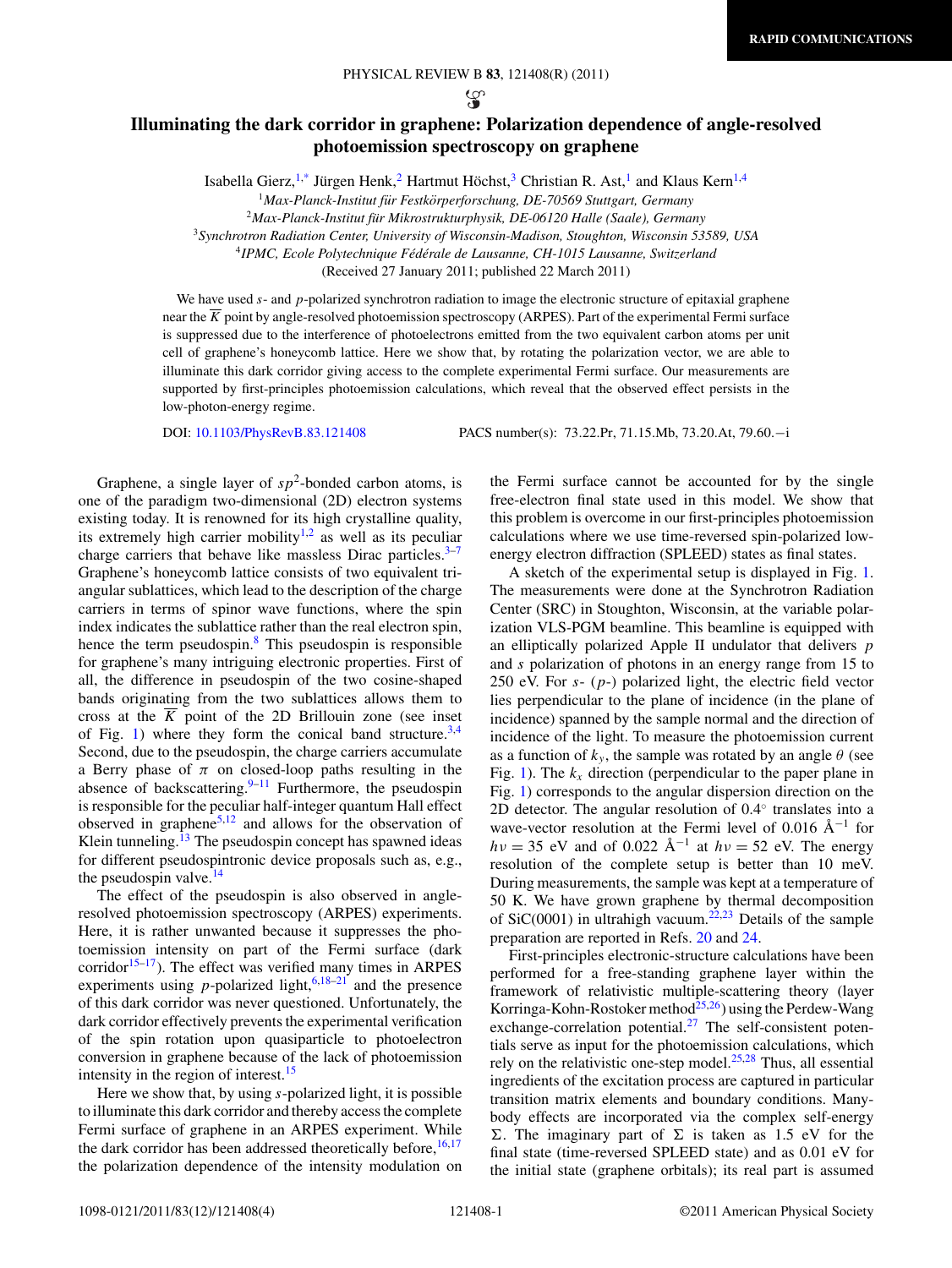<span id="page-1-0"></span>

FIG. 1. (Color online) Sketch of the experimental setup. For *s*- (*p*-) polarized light, the electric field vector lies perpendicular to the plane of incidence (in the plane of incidence) spanned by the sample normal and the direction of incidence of the light. The inset shows the 2D Brillouin zone.

zero. Including a nonzero real part of the self-energy would shift the final states to higher energies. Furthermore, the final state in experiment is scattered by the SiC substrate, so that deviations between the theoretical and experimental final states are possible. These deviations may include slight changes in the final-state composition as well as the band dispersion. Nevertheless, trends in experiment are fully accounted for, in particular, the photon energy dependence of the intensities. For a direct comparison between experiment and theory, the theoretical photon energies  $h v_{\text{th}}$  have been shifted by 8.6 eV toward higher photon energies.

Figure 2 shows the measured band structure for an epitaxial graphene monolayer on  $SiC(0001)$  along the  $\Gamma K M$ -direction. As epitaxial graphene on SiC(0001) is slightly *n*-doped due to charge transfer from the substrate, the crossing point of the



FIG. 2. Band structure measured along  $\overline{TK}$  for an epitaxial graphene monolayer on SiC(0001) for two different photon energies [(a), (b): 35 eV; (c), (d): 52 eV] for both *p*-polarized [(a), (c)] and *s*-polarized [(b), (d)] light. The gray scale is linear with black (white) corresponding to high (low) photoemission intensities.



FIG. 3. (Color online) Fermi surface of epitaxial graphene on SiC(0001) measured with *p*-polarized light [(a), (c)] and *s*-polarized light  $[(b), (d)]$  for two different photon energies  $[(a), (b))$ : 35 eV; (c), (d): 52 eV]. The gray scale is linear with black (white) corresponding to high (low) photoemission intensities.

two linearly dispersing  $\pi$  bands is located at about  $-420$  meV below the Fermi level.<sup>[6,18,20,21](#page-3-0)</sup> The data in Fig. 2 were recorded at a photon energy of  $hv = 35$  eV with  $p$ - and  $s$ -polarized light. The gray scale is linear with black (white) corresponding to high (low) photoemission intensities. For *p*-polarized photons [Figs.  $2(a)$  and  $2(c)$ ], the intensity for one of the two branches is completely suppressed due to interference effects in the photoemission process[,16,17](#page-3-0) and only the branch dispersing upward (towards the Fermi level) along  $\overline{\Gamma KM}$  is visible in agreement with previous photoemission results.<sup>6,18–21</sup> For  $hv = 35$  eV and *s*-polarized light [Fig.  $2(b)$ ], the photoemission intensity shifts to the second branch dispersing downward (away from from the Fermi level) along  $\overline{YKM}$  that was invisible when using *p*-polarized light. When using *s*-polarized light at  $hv = 52$  eV [Fig. 2(d)], both  $\pi$  bands are visible. In this case, the overall intensity is reduced by about one order of magnitude as compared to the other measurements.

Figure 3 shows the corresponding Fermi surfaces around *K* for  $hv = 35$  and 52 eV with both *p*- and *s*-polarized light. For *p*-polarized radiation [Figs.  $3(a)$  and  $3(c)$ ], there is no photoemission intensity at spot 1. This situation changes drastically when using *s*-polarized photons with *hν* = 35 eV in Fig.  $3(b)$ . In this case, there is no photoemission intensity at the opposite side of the Fermi surface at spot 2. Changing the photon energy to  $hv = 52$  eV leads to a homogeneous illumination of the complete Fermi surface with *s*-polarized light [Fig.  $3(d)$ ]. As in Fig.  $2(d)$ , the photocurrent is one order of magnitude lower than for *p*-polarized radiation. As can be seen, the dark corridor at spot 1 (as introduced by Refs. [15–17\)](#page-3-0) can be illuminated using *s*-polarized light.

The origin of the dark corridor has been explained by calculating the photoemission matrix element in dipole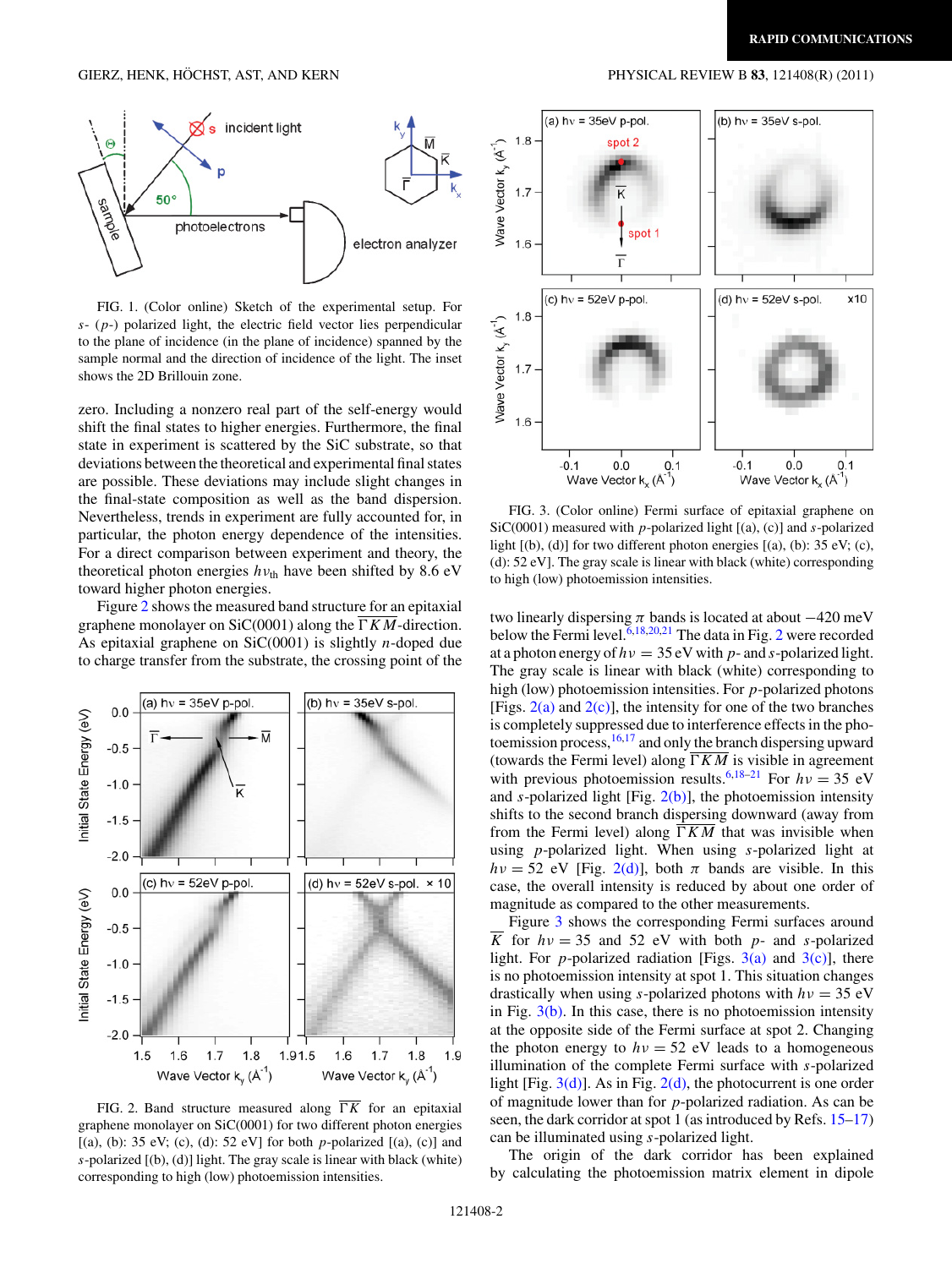<span id="page-2-0"></span>approximation using atomic orbitals for the initial state and a single plane wave for the final state.<sup>[16](#page-3-0)</sup> It has been shown that the photoemission intensity around  $\overline{K}$  can be separated into a polarization factor and an interference term related to the crystal structure. The interference term is responsible for the suppression of the photocurrent at spot 1 at the Fermi energy. The polarization factor  $(k\lambda)$  implies that the photoemission intensity vanishes completely for  $k \perp \hat{\lambda}$ , i.e., for *s*-polarized radiation. While this model explains the results for *p*-polarized light very nicely, our results show that this simple picture does not hold for *s*-polarized light.

For better agreement with the experimental findings, we have used time-reversed SPLEED states as final states. Figure 4 shows the calculated Fermi surface for *p*- and *s*-polarized light with  $hv = 35$  and 52 eV. The calculation is in good agreement with the experimental results in Fig. [3.](#page-1-0) The dark corridor lies at spot 1 (spot 2) for *p*-polarized (*s*-polarized  $hv = 35$  eV) light. For *s*-polarized light at  $hv = 52$  eV, the Fermi surface is completely illuminated. To complete the picture, Fig.  $4(e)$  shows the intensity asymmetry between spots 1 and 2 defined as  $A = (I_{\text{spot1}} - I_{\text{spot2}})/(I_{\text{spot1}} + I_{\text{spot2}})$  as a function of photon energy. For  $A = \pm 1$ , the dark corridor lies at spot 1 or spot 2, respectively. For  $A = 0$ , spots 1 and 2 are equally illuminated, which is the case for *hν* = 52 eV and *s*polarized light. The effect that spot 1 can be illuminated using *s*-polarized light persists for photon energies between *hν* = 24 and 52 eV. The narrow peaks at 24 and 57 eV in Figs.  $4(e)$  and  $4(g)$  originate from beam emergence thresholds in the final state.<sup>[29](#page-3-0)</sup> The disappearance of the effect for  $h\nu > 52$  eV is attributed to a change in the final states. Decomposing the time-reversed SPLEED final states into angular-momentum partial waves, we find that, for  $h\nu < 52$  eV, *s*-like partial waves dominate the photoemission process, while, for *hν >* 52 eV, the contributions from *d*-like partial waves dominate [see Fig. 4(f)].

To compare our calculations with the results from Ref. [16,](#page-3-0) we project the time-reversed SPLEED final states onto freeelectron final states. This decomposition shows that the photoemission process is dominated by up to 12 different plane waves, the relative weight of which depends on the photon energy, in contrast to the single plane wave used in Ref. [16.](#page-3-0) In agreement with the previous partial-wave decomposition and earlier results from Ref. [30,](#page-3-0) we find a transition between different plane-wave contributions around *hν* = 52 eV. The single plane wave used in Ref. [16](#page-3-0) contributes at all photon energies, which explains the success of the model for *p*polarized light. However, in order to explain the experimental results for *s*-polarized light within a tight-binding calculation, it is necessary to employ more than just one plane-wave final state. Detailed calculations are given as in Ref. [31.](#page-3-0)

Figure  $4(g)$  shows the relative intensity of spot 1 compared to spot 2 as a function of photon energy. The photoemission intensity at spot 1 does not go to zero but remains at a few percent for *p*-polarized light and photon energies below



FIG. 4. (Color online) Photoemission calculations of the Fermi surfaces for *p*-polarized [(a), (c)] and *s*-polarized [(b), (d)] radiation for  $hv = 35$  eV [(a), (b)] and  $hv = 52$  eV [(c), (d)]. Panels (e), (f), and (g) show the intensity asymmetry of spots 1 and 2 (blue/continuous lines: *p*-polarized light; red/dashed lines: *s*-polarized light), the relevant final-state contributions for linearly polarized light (blue/continuous lines:  $l = m = 0$ ; red/dashed lines:  $l = 2$ ,  $m = 0$ ), as well as the intensity ratio of spot 1 compared to spot 2 for *p*-polarized light, respectively, as a function of photon energy. The theoretical photon energies have been shifted by 8.6 eV to allow for a direct comparison with experiment.